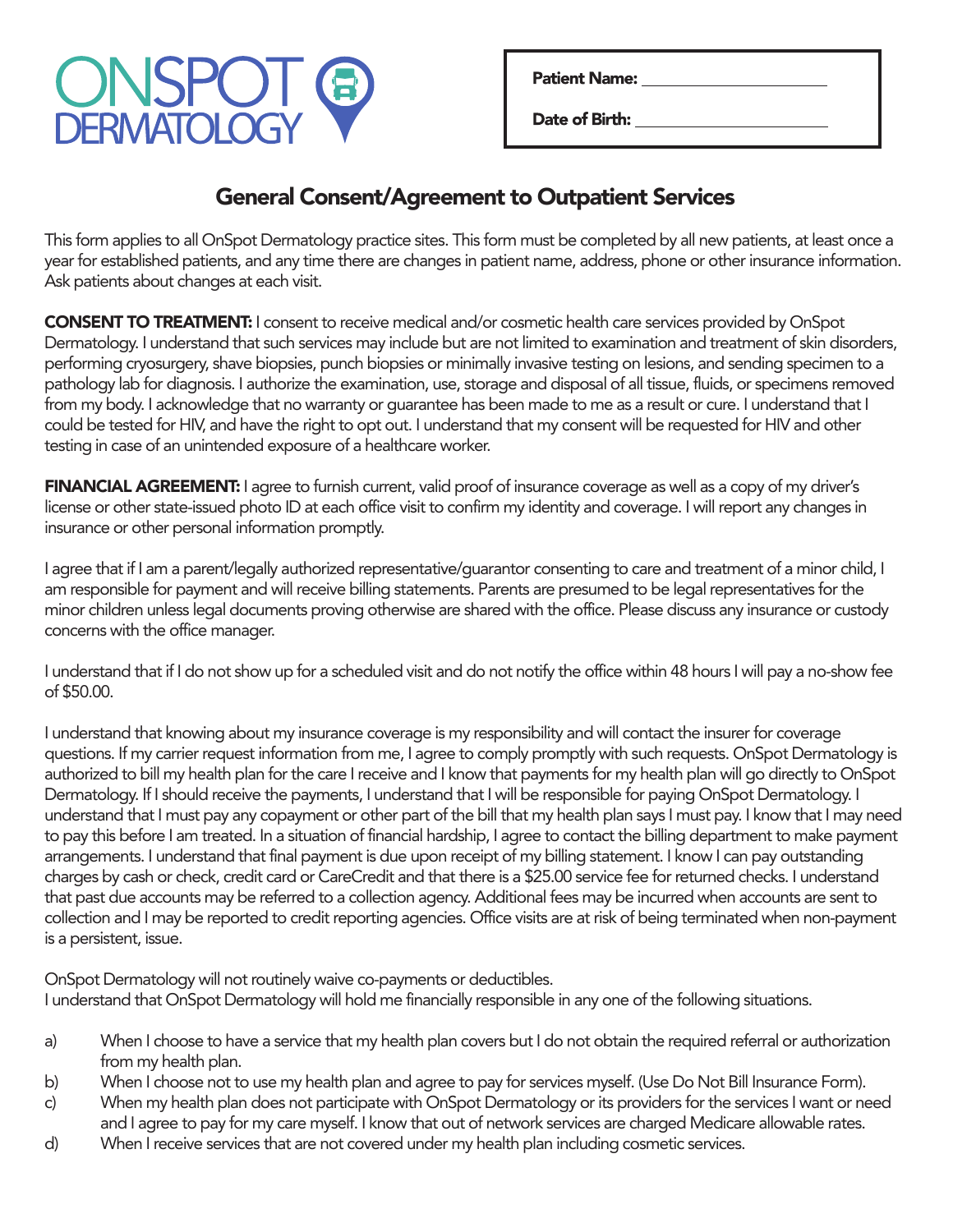If my health plan is subject to ERISA (the Employee Retirement Income Security Act under U.S. law), I agree to have OnSpot Dermatology act on my behalf to obtain my benefits when OnSpot Dermatology asks to do so. I also agree that OnSpot Dermatology can appeal for me if the health plan says it will not pay for my care. I understand that I must comply with the policies and procedures set by my employee benefit plan.

PATHOLOHY/LAB CHARGES: Pathology and lab charges are billed separately. If your provider elected to send your tissue to the OnSpot Dermatology Lab or a different pathology lab, you will receive a separate bill from the pathology provider for charges resulting from those services. There are two components to dermatopathology services – the technical component, or TC, which encompasses slide preparation and the professional component, or PC, which encompasses review of the prepared slides under a microscope and professional interpretation of the results. Your detailed bill will outline the components of the service and the specific provider of each service.

CONSENT TO PHOTOGRAPH: I understand photographs, videotapes, digital and/or other images may be made/recorded for identification, treatment and payment purposes. I will specifically authorize in writing any other use of disclosure of my image or recording.

ELECTRONIC PRESCRIBING: I authorize SureScripts, an electronic prescribing network, to release my medication refill history to OnSpot Dermatology for the purpose of continued treatment.

MY PERSONAL BELONGINGS: I understand that I am responsible for my personal belongings and valuables.

RELEASE OF INFORMATION: I authorize OnSpot Dermatology practice site(s) to release healthcare information for purposes of treatment, payment, or healthcare operations. Healthcare information from or regarding prior encounter(s) at other OnSpot Dermatology practice locations may be made available to subsequent OnSpot Dermatology-affiliated sites to coordinate care. Healthcare information may be released to any person or entity liable for payment on the patient's behalf in order to verify coverage or payment questions, or for any other purpose related to benefit payment. Healthcare information may also be released to my employer's designee when the services delivered are related to a claim under worker's compensation.

If I am covered by Medicare, I authorize the release of healthcare information to the Social Security Administration or its intermediaries or carriers for payment of a Medicare claim. This information may include, without limitation, history and physical, laboratory reports, operative reports, physician progress notes, nurse's notes, and consultations.

Federal and state laws may permit this medical practice to participate in organizations with other healthcare providers, insurers, and/or other healthcare industry participants and their subcontractors in order for these individuals and entities to share my health information with one another to accomplish goals that may include but not be limited to: improving the accuracy and increasing the availability of my health records; decreasing the time needed to access my information; aggregating and comparing my information for quality improvement purposes; and such other purposes as may be permitted by law. I understand that this facility may be a member of one or more such organizations. This consent specifically includes information concerning psychological conditions, psychiatric conditions, intellectual disability conditions, genetic information, chemical dependency conditions and/or infectious diseases including, but not limited to, blood borne diseases, such as HIV and AIDS.

DISCLOSURES to FAMILY and FRIENDS: I give permission for my Protected Health Information to be disclosed for purposes of communicating results, findings and care decisions to the family members and other listed below.

| Name | Relationship | <b>Contact Number</b> |
|------|--------------|-----------------------|
|      |              |                       |
|      |              |                       |
|      |              |                       |

Patient/Representative may revoke or modify this specific authorization and that revocation or modification must be in writing.